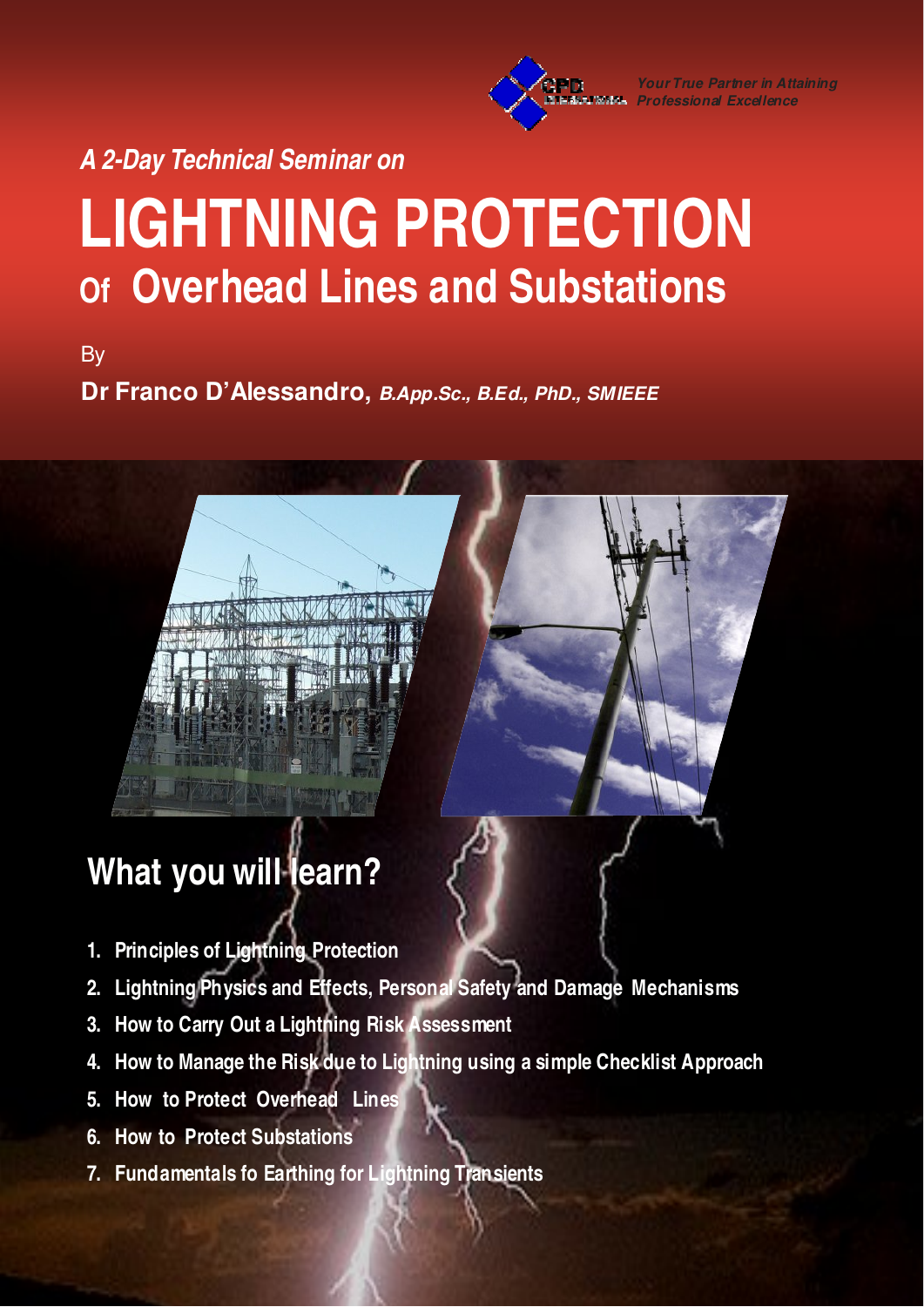### **Course Overview**

Lightning is a common and significant cause of outages on most power systems. Mitigation of the effects of lightning is often not well understood and can often be improved. This course is designed to provide a background in lightning protection for those people responsible for the reliability of power distribution and transmission systems as well as substations. The seminar will include constant references to international best practice, as articulated in the relevant Standards, e.g., IEEE 1243, IEEE 1410, IEEE 998, AS 2067 and AS/NZ 1768.

## **Who should attend?**

This 2-day course will present a practical approach to lightning protection and is intended for managers and engineers concerned with the design of new lines and substations and with implementing appropriate measures to improve the lightning performance of existing lines and substations. It will be of considerable value to engineers and technicians involved in the operation of power systems during thunderstorms. The course will also be of interest to non-specialist engineers and graduate students who would benefit from an introduction to lightning and lightning protection. No prior knowledge is assumed.

Course participants may be required to work illustrative examples during the course and therefore should bring a calculator to the seminar.



**Dr Franco D'Alessandro, B.App.Sc., B.Ed., PhD., SMIEEE**



**Franco D'Alessandro** received the degrees of B.App.Sc. (majoring in mathematics and physics), B.Ed. (secondary teaching) and Ph.D. (experimental physics) from the University of Tasmania, Australia, in 1986, 1987 and 1996 respectively.

The first decade of his career was in university teaching & research. He then moved into the private sector where he worked for more than a decade in lightning protection as a senior research scientist and R&D product engineer, both in Australia and the United States. In December 2007, he became

Managing Director & Principal Consultant for PhysElec Solutions Pty Ltd, an Australian consultancy services company that delivers global solutions in electrical engineering and applied physics, with specialisation in lightning, surge & transient protection, earthing & grounding, high voltage engineering and power electronics.

Dr D'Alessandro has delivered many seminars and presentations on lightning protection within Australia and overseas and has published more than 65 technical papers on lightning protection. He is a Senior Member of the IEEE and a participating technical member of Standards and code-setting committees on lightning protection in Australia, Europe and the United States.

This training program is especially designed to meet the Continuing Professional Development (CPD) needs of participants. A Certificate of Attendance will be awarded at the end of the program. This serves as evidence of your personal and professional commitment to your career.